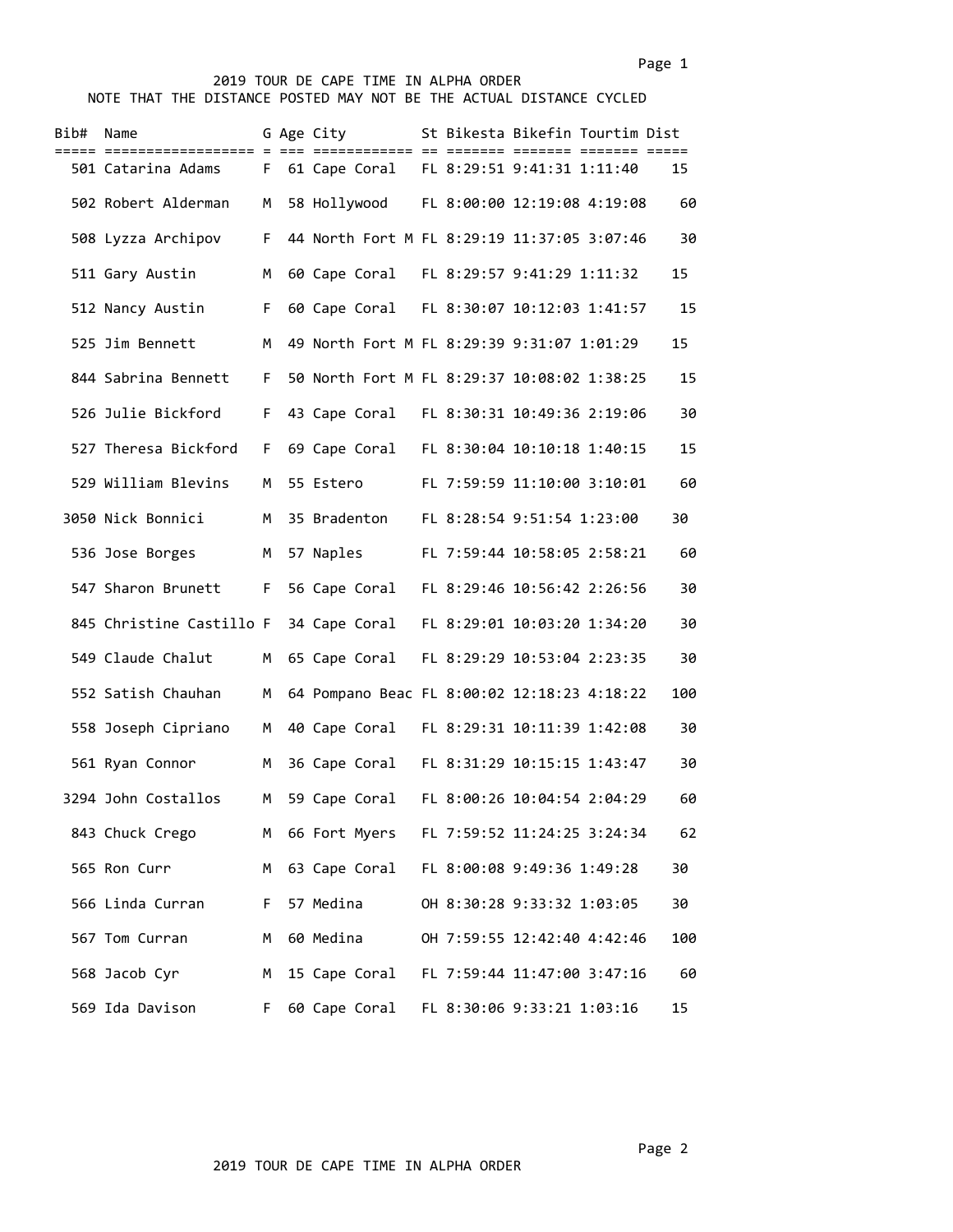## NOTE THAT THE DISTANCE POSTED MAY NOT BE THE ACTUAL DISTANCE CYCLED

| Bib# | Name                     |     | G Age City                                  |  | St Bikesta Bikefin Tourtim Dist |     |
|------|--------------------------|-----|---------------------------------------------|--|---------------------------------|-----|
|      | 570 Luis De La Cruz      | M . | 37 Naples                                   |  | FL 7:59:46 10:59:32 2:59:46     | 60  |
|      | 573 John Depew           | M . | 37 Cape Coral FL 7:59:39 10:36:18 2:36:40   |  |                                 | 60  |
|      | 575 Claudia Diaz         | F   | 50 Cape Coral                               |  | FL 8:29:41 11:34:35 3:04:55     | 30  |
|      | 576 Raul Diaz            | M   | 39 Cape Coral                               |  | FL 7:59:42 10:36:17 2:36:36     | 60  |
|      | 577 Peggy Dice           |     | F 59 Cape Coral                             |  | FL 8:29:40 10:54:02 2:24:22     | 30  |
|      | 579 Tony Divenere        | М   | 77 Fort Myers                               |  | FL 8:29:53 10:38:54 2:09:01     | 60  |
|      | 582 Javier Duranza       | M . | 42 Cape Coral                               |  | FL 7:59:40 10:36:16 2:36:37     | 60  |
|      | 784 Terry Eaton          | м   | 51 North Fort M FL 8:29:22 10:00:56 1:31:34 |  |                                 | 15  |
|      | 584 Ted Elkins           | M   | 72 Cape Coral FL 8:29:54 11:16:08 2:46:14   |  |                                 | 30  |
|      | 585 Bryan Elmore         | M   | 50 Cape Coral FL 8:30:03 10:54:05 2:24:03   |  |                                 | 30  |
|      | 586 Tracy Elmore         | F   | 44 Cape Coral FL 8:30:03 10:53:48 2:23:45   |  |                                 | 30  |
|      | 590 John Esmay           | M   | 71 Alpharetta                               |  | GA 8:29:46 10:08:43 1:38:58     | 15  |
|      | 594 Bob Fain             | M   | 69 Cape Coral                               |  | FL 8:29:05 10:30:16 2:01:12     | 30  |
|      | 597 Daniel Fernandez     | М   | 51 Naples                                   |  | FL 7:59:45 11:09:27 3:09:43     | 60  |
|      | 598 Louie Ferreria       | м   | 50 Cape Coral                               |  | FL 7:59:52 13:06:28 5:06:37     | 100 |
|      | 599 Jim Fliss            | M   | 65 Cape Coral                               |  | FL 8:30:30 10:49:20 2:18:51     | 30  |
|      | 600 Sue Fliss            |     | F 57 Cape Coral                             |  | FL 8:30:32 10:49:21 2:18:49     | 30  |
|      | 601 Edward Ford          | М   | 70 Fort Myers                               |  | FL 8:00:13 11:33:58 3:33:45     | 60  |
|      | 602 Chris Forneris       | M . | 42 Cape Coral FL 7:59:47 12:51:11 4:51:25   |  |                                 | 100 |
|      | 603 Michelle Forneris F  |     | 46 Cape Coral                               |  | FL 7:59:53 11:34:55 3:35:02     | 60  |
|      | 604 Kermin Fortier-Cru M |     | 26 Naples                                   |  | FL 7:59:59 11:11:41 3:11:42     | 100 |
|      | 608 Joseph French        | M   | 61 Manchester                               |  | CT 7:59:43 11:11:31 3:11:48     | 100 |
|      | 610 Curt Frommelt        | M   | 38 Tampa                                    |  | FL 8:29:20 10:27:14 1:57:55     | 30  |
|      | 3285 Matthew Frommelt    | М   | 34 Fort Myers                               |  | FL 8:29:21 10:25:01 1:55:40     | 30  |
|      | 615 Kerry Gafford        | F.  | 46 Cape Coral                               |  | FL 8:29:39 10:54:01 2:24:23     | 30  |

Page 3 and 2012 and 2012 and 2012 and 2012 and 2012 and 2012 and 2012 and 2012 and 2012 and 2012 and 2012 and 2019 TOUR DE CAPE TIME IN ALPHA ORDER NOTE THAT THE DISTANCE POSTED MAY NOT BE THE ACTUAL DISTANCE CYCLED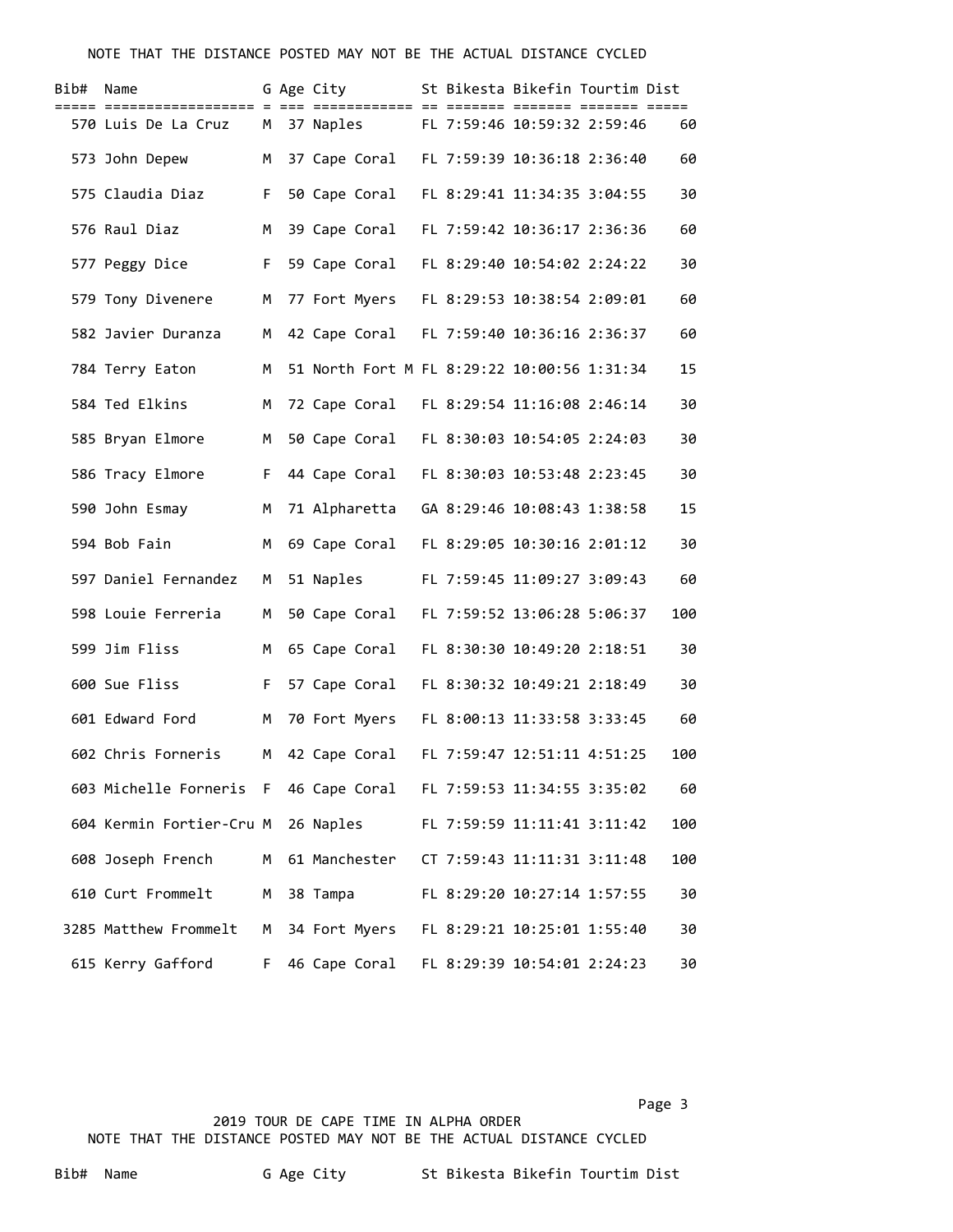| 620 Miguel Goizueta                                            |     |                 |  | M 46 Cape Coral FL 8:30:01 10:37:23 2:07:22 | 15  |
|----------------------------------------------------------------|-----|-----------------|--|---------------------------------------------|-----|
| 625 Robert Grant                                               |     |                 |  | M 54 Cape Coral FL 8:00:07 10:27:25 2:27:18 | 60  |
| 627 Sharon Green                                               |     | F 58 Howell     |  | MI 8:00:20 12:19:51 4:19:31                 | 30  |
| 633 Mark Gulbrandson                                           |     |                 |  | M 61 Cape Coral FL 8:00:09 10:24:29 2:24:20 | 60  |
| 634 Misael Guzman                                              | M   |                 |  | 47 Lehigh Acres FL 8:29:12 10:32:12 2:03:00 | 30  |
| 636 Steven Hammer                                              | M . |                 |  | 67 Cape Coral FL 8:29:22 9:57:17 1:27:55    | 15  |
| 637 Lee Hanmer                                                 | M   |                 |  | 71 Punta Gorda FL 7:59:51 12:00:30 4:00:39  | 60  |
| 638 Jack Harbison                                              |     | M 63 Loveland   |  | CO 7:59:46 11:34:02 3:34:17                 | 60  |
| 639 Laura Harder                                               |     | F 52 Greenwood  |  | IN 8:30:03 9:58:54 1:28:51                  | 30  |
| 640 Scott Harder                                               |     | M 58 Greenwood  |  | IN 8:30:05 9:57:37 1:27:33                  | 60  |
| 642 Jeff Haugh M 59 Fort Myers                                 |     |                 |  | FL 7:59:42 12:11:33 4:11:52                 | 60  |
| 647 David Helminiak                                            | M   |                 |  | 67 Cape Coral FL 8:29:20 10:21:32 1:52:13   | 60  |
| 649 Liang Hernandez                                            |     | M 38 Cape Coral |  | FL 7:59:40 10:49:38 2:49:59                 | 60  |
| 3046 Gregory Hiser M 58 Fort Myers FL 7:59:50 11:34:55 3:35:06 |     |                 |  |                                             | 62  |
| 652 Diane Horton                                               |     | F 54 Fort Myers |  | FL 8:29:12 11:01:10 2:31:59                 | 30  |
| 654 Duke Hutchinson                                            | M   | 43 Cape Coral   |  | FL 8:30:24 9:43:45 1:13:22                  | 30  |
| 655 Marley Hutchinson F                                        |     | 10 Cape Coral   |  | FL 8:30:25 9:43:45 1:13:21                  | 15  |
| 656 Misty Hutchinson                                           |     | F 43 Cape Coral |  | FL 8:30:24 9:45:53 1:15:30                  | 30  |
| 658 Jim Irvine                                                 | M   | 67 Oshawa       |  | ON 7:59:49 11:41:45 3:41:56                 | 100 |
| 660 Bruce Johnson                                              |     | M 65 Rockwood   |  | MI 7:59:43 9:41:50 1:42:07                  | 60  |
| 662 Elizabeth Jolly                                            | F.  | 62 Manchester   |  | CT 8:29:27 10:42:23 2:12:56                 | 60  |
| 664 David Kazanowski                                           | M   | 65 Venice       |  | FL 8:29:14 10:50:44 2:21:30                 | 30  |
| 665 Theresa Kazanowski F                                       |     | 64 Venice       |  | FL 8:29:12 10:51:04 2:21:52                 | 30  |
| 3032 Marnie Keller                                             | F.  | 55 Cape Coral   |  | FL 8:29:38 10:10:54 1:41:17                 | 30  |
| 670 Steve Krystyniak                                           | м   | 58 Cape Coral   |  | FL 8:29:11 10:22:27 1:53:17                 | 60  |

Page 4 and the state of the state of the state of the state of the state of the state of the state of the state of the state of the state of the state of the state of the state of the state of the state of the state of the

## 2019 TOUR DE CAPE TIME IN ALPHA ORDER NOTE THAT THE DISTANCE POSTED MAY NOT BE THE ACTUAL DISTANCE CYCLED

| Bib# Name |                  |  | G Age City                                  | St Bikesta Bikefin Tourtim Dist |  |     |
|-----------|------------------|--|---------------------------------------------|---------------------------------|--|-----|
|           |                  |  |                                             |                                 |  |     |
|           | 675 Bruce Lander |  | M 59 Cape Coral FL 8:00:00 12:55:05 4:55:05 |                                 |  | 100 |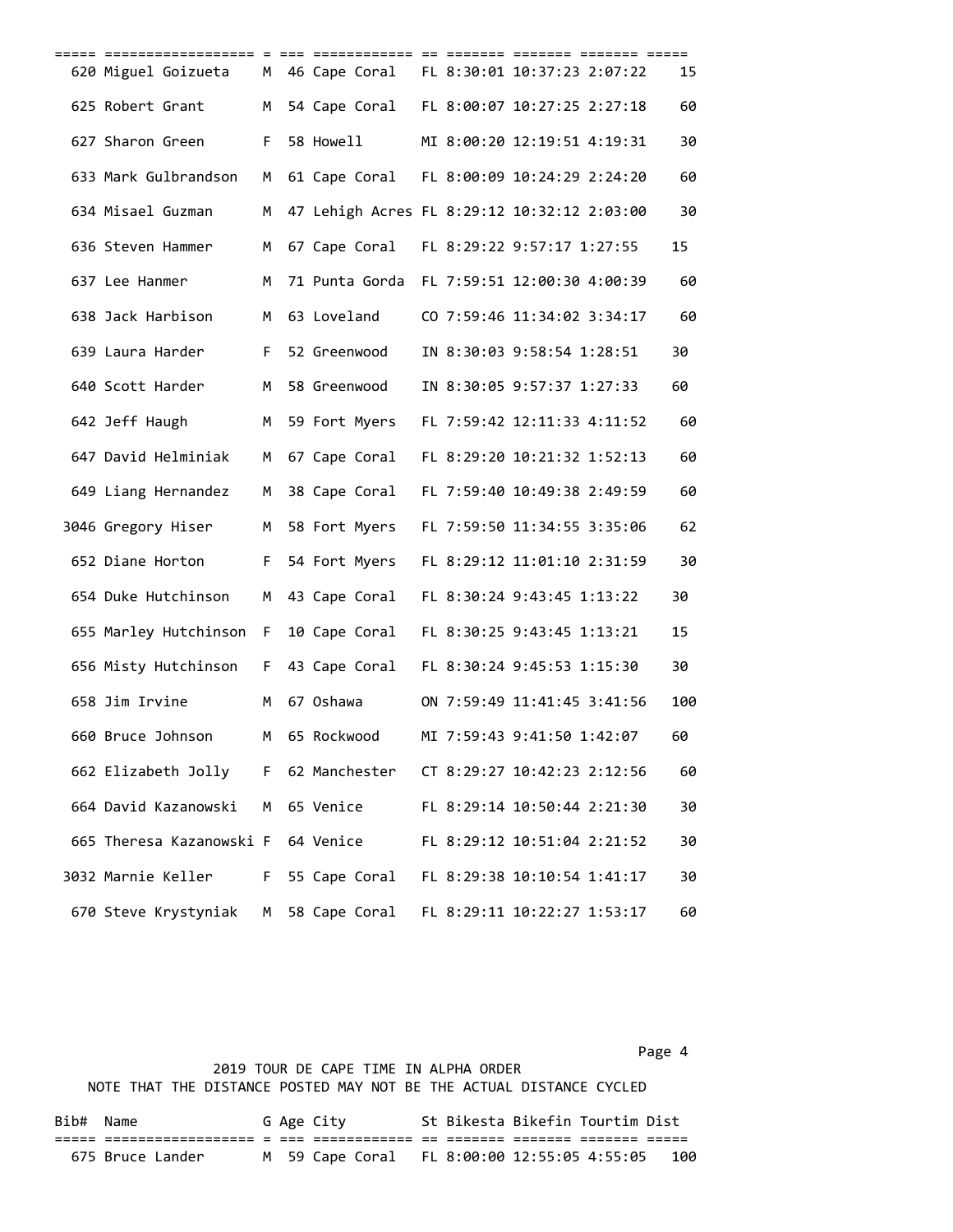| 687 Michael Lohr      | M  |  | 66 Cape Coral  |  | FL 8:29:06 10:54:40 2:25:34                 | 30  |
|-----------------------|----|--|----------------|--|---------------------------------------------|-----|
| 689 Erick Lopez       | М  |  | 39 Cape Coral  |  | FL 7:59:39 11:11:30 3:11:52                 | 60  |
| 692 Jordan Lowther    | М  |  | 36 Cape Coral  |  | FL 8:28:54 9:51:53 1:23:00                  | 30  |
| 695 Jane Manske       | F. |  | 69 Cape Coral  |  | FL 8:29:24 9:57:18 1:27:55                  | 15  |
| 3292 Roberto Martinez | М  |  | 49 Cape Coral  |  | FL 7:59:37 10:34:47 2:35:11                 | 60  |
| 699 Tony Martuni      | м  |  | 40 Somersworth |  | NH 8:00:42 10:38:29 2:37:47                 | 60  |
| 703 Michele McCarl    | F. |  | 65 Cape Coral  |  | FL 8:30:08 10:12:04 1:41:57                 | 15  |
| 704 Tim McCarl        | M  |  | 70 Cape Coral  |  | FL 8:29:56 9:41:28 1:11:33                  | 15  |
| 709 Jeanette McMullen | F. |  | 41 Cape Coral  |  | FL 8:29:08 10:59:29 2:30:22                 | 30  |
| 710 MacK McMullen     | M  |  | 41 Cape Coral  |  | FL 8:29:08 10:59:28 2:30:21                 | 30  |
| 711 Annabelle Meier   | F. |  | 47 Cape Coral  |  | FL 8:28:56 10:07:59 1:39:03                 | 30  |
| 712 Chris Meier       | M  |  | 51 Cape Coral  |  | FL 7:59:44 12:51:14 4:51:31                 | 100 |
| 713 Richard Meiners   | М  |  | 73 Cape Coral  |  | FL 8:29:21 9:57:13 1:27:52                  | 15  |
| 714 Kerri Mendres     | F. |  | 33 Cape Coral  |  | FL 8:29:55 10:16:25 1:46:30                 | 30  |
| 715 Doreen Milbrandt  | F. |  | 75 Cape Coral  |  | FL 8:29:39 9:45:25 1:15:46                  | 15  |
| 717 Robert Miller     | M  |  | 73 Fort Myers  |  | FL 8:29:53 10:38:53 2:09:00                 | 60  |
| 721 Andree Morin      | F. |  | 73 Cape Coral  |  | FL 8:29:27 10:42:22 2:12:55                 | 30  |
| 722 Pierre Morin      | М  |  | 73 Cape Coral  |  | FL 8:29:27 10:42:59 2:13:32                 | 30  |
| 723 Arlene Morrell    | F. |  | 71 Cape Coral  |  | FL 8:29:47 9:46:24 1:16:38                  | 15  |
| 3282 Susan Nagel      | F. |  | 58 Cape Coral  |  | FL 8:28:55 10:01:53 1:32:58                 | 30  |
| 729 Norm Nesbitt      | м  |  |                |  | 71 Owings Mills MD 8:28:56 10:01:22 1:32:27 | 30  |
| 731 Craig Newmark     | М  |  | 50 Fort Myers  |  | FL 8:29:02 10:42:49 2:13:48                 | 60  |
| 733 Ed Oconnell       | M  |  | 64 Cape Coral  |  | FL 8:29:24 10:58:01 2:28:38                 | 100 |
| 734 Sharon Oconnell   | F. |  | 59 Cape Coral  |  | FL 8:29:25 11:02:56 2:33:32                 | 100 |

|           |                                                                     |  |            |  | 2019 TOUR DE CAPE TIME IN ALPHA ORDER |                                 |      |
|-----------|---------------------------------------------------------------------|--|------------|--|---------------------------------------|---------------------------------|------|
|           | NOTE THAT THE DISTANCE POSTED MAY NOT BE THE ACTUAL DISTANCE CYCLED |  |            |  |                                       |                                 |      |
|           |                                                                     |  |            |  |                                       |                                 |      |
| Bib# Name |                                                                     |  | G Age City |  |                                       | St Bikesta Bikefin Tourtim Dist |      |
|           |                                                                     |  |            |  |                                       |                                 |      |
|           | 739 Anthony Onorevole M 15 Cape Coral FL 8:29:45 9:29:34 59:49      |  |            |  |                                       |                                 | 15   |
|           |                                                                     |  |            |  |                                       |                                 |      |
|           | 740 Christine Onorevol F 48 Cape Coral FL 8:29:46 9:43:59 1:14:13   |  |            |  |                                       |                                 | - 15 |
|           |                                                                     |  |            |  |                                       |                                 |      |

Page 5 and 2012 and 2012 and 2012 and 2012 and 2012 and 2012 and 2012 and 2012 and 2012 and 2012 and 2012 and

3018 Mark Osterhaus M 63 Punta Gorda FL 7:59:49 11:11:41 3:11:53 60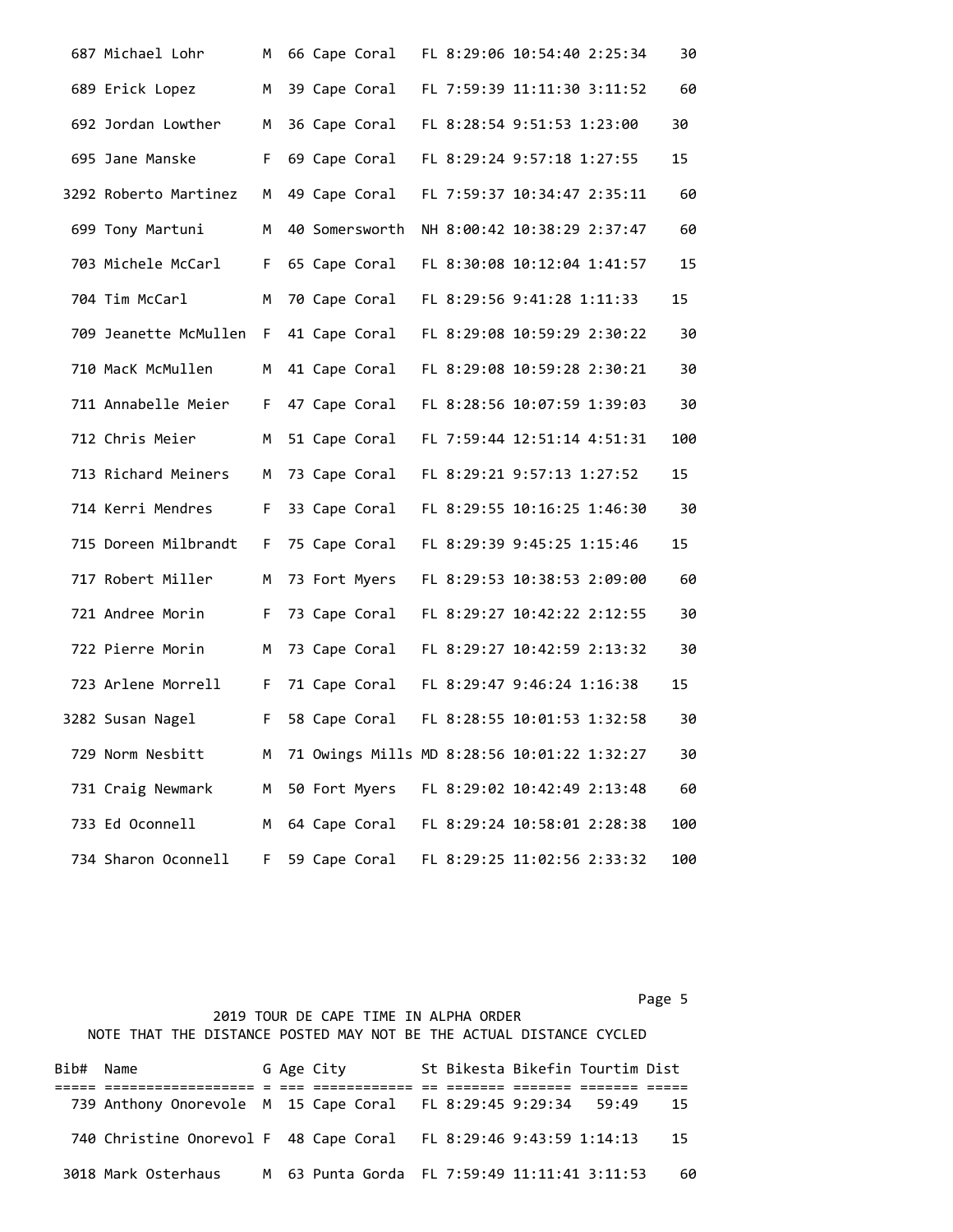| 741 Tom Otoole         | М  | 57 Sanibel                                  |  | FL 7:59:45 13:10:28 5:10:43 | 100 |
|------------------------|----|---------------------------------------------|--|-----------------------------|-----|
| 744 Jim Patchett       | M  | 72 Cape Coral                               |  | FL 7:59:43 10:49:37 2:49:54 | 60  |
| 3009 Sherry Paulsell   | F. | 47 Cape Coral                               |  | FL 7:59:48 11:11:52 3:12:04 | 60  |
| 747 Nadia Payne        | F. | 61 Fort Myers                               |  | FL 8:30:29 11:01:48 2:31:19 | 60  |
| 748 Alejandro Pedre    | м  | 42 Cape Coral                               |  | FL 7:59:40 10:34:47 2:35:08 | 60  |
| 749 Carla Perez        | F. | 57 Cape Coral                               |  | FL 8:29:34 9:41:21 1:11:47  | 15  |
| 750 Pete Perez         | M  | 63 Cape Coral                               |  | FL 8:29:33 9:41:19 1:11:46  | 15  |
| 754 Sharon Petrovich   | F. | 57 Cape Coral                               |  | FL 8:29:42 11:34:30 3:04:49 | 30  |
| 756 Ann Pietrobon      | F. | 69 Fort Myers                               |  | FL 8:00:00 13:12:53 5:12:53 | 15  |
| 757 John Piquette      | M  | 63 Cape Coral                               |  | FL 8:00:08 12:18:20 4:18:12 | 60  |
| 758 Robert Preseau     | M  | 40 Cape Coral                               |  | FL 8:29:52 9:42:40 1:12:49  | 30  |
| 763 Patrick Quinlan    | М  | 56 Cape Coral                               |  | FL 8:29:02 10:02:51 1:33:50 | 30  |
| 766 Kevin Reddington   | М  | 62 Scotch Plain NJ 8:29:34 11:04:26 2:34:52 |  |                             | 30  |
| 767 Thomas Reddington  | M  | 61 Englishtown                              |  | NJ 8:29:38 11:01:39 2:32:02 | 30  |
| 769 Anthony Restivo    | M  | 50 Fort Myers                               |  | FL 7:59:43 13:12:33 5:12:51 | 100 |
| 774 Russell Roberts    | M  | 57 Cape Coral                               |  | FL 7:59:42 10:36:17 2:36:35 | 60  |
| 776 George Rothweiler  | м  | 59 Venice                                   |  | FL 7:45:31 10:39:28 2:53:57 | 30  |
| 3047 David Salley      | м  | 56 Punta Gorda                              |  | FL 7:59:45 12:51:10 4:51:26 | 100 |
| 779 Steven Salz        | М  | 67 Cape Coral                               |  | FL 8:29:26 11:18:35 2:49:09 | 30  |
| 3025 Courtney Satkoski | F. | 35 Estero                                   |  | FL 8:29:28 11:10:31 2:41:04 | 30  |
| 3028 Crew Satkoski     | М  | 7 Estero                                    |  | FL 8:29:29 11:10:31 2:41:02 | 30  |
| 3023 David Satkoski    | м  | 40 Estero                                   |  | FL 7:59:47 11:09:40 3:09:53 | 60  |

 2019 TOUR DE CAPE TIME IN ALPHA ORDER NOTE THAT THE DISTANCE POSTED MAY NOT BE THE ACTUAL DISTANCE CYCLED

| Bib# Name                                                          |  | G Age City |  |                                            | St Bikesta Bikefin Tourtim Dist             |     |
|--------------------------------------------------------------------|--|------------|--|--------------------------------------------|---------------------------------------------|-----|
| 782 Michael Schneider- M 72 Cape Coral FL 7:59:54 12:44:34 4:44:41 |  |            |  |                                            |                                             | 100 |
| 794 Barb Setzer                                                    |  |            |  |                                            | F 57 Cape Coral FL 8:30:26 10:21:16 1:50:51 | 60  |
| 796 Lisa Sevick                                                    |  |            |  | F 52 Cape Coral FL 8:29:54 9:51:24 1:21:31 |                                             | 15  |
| 797 Paul Sevick                                                    |  |            |  | M 54 Cape Coral FL 8:29:54 9:51:26 1:21:32 |                                             | 15  |

Page 6